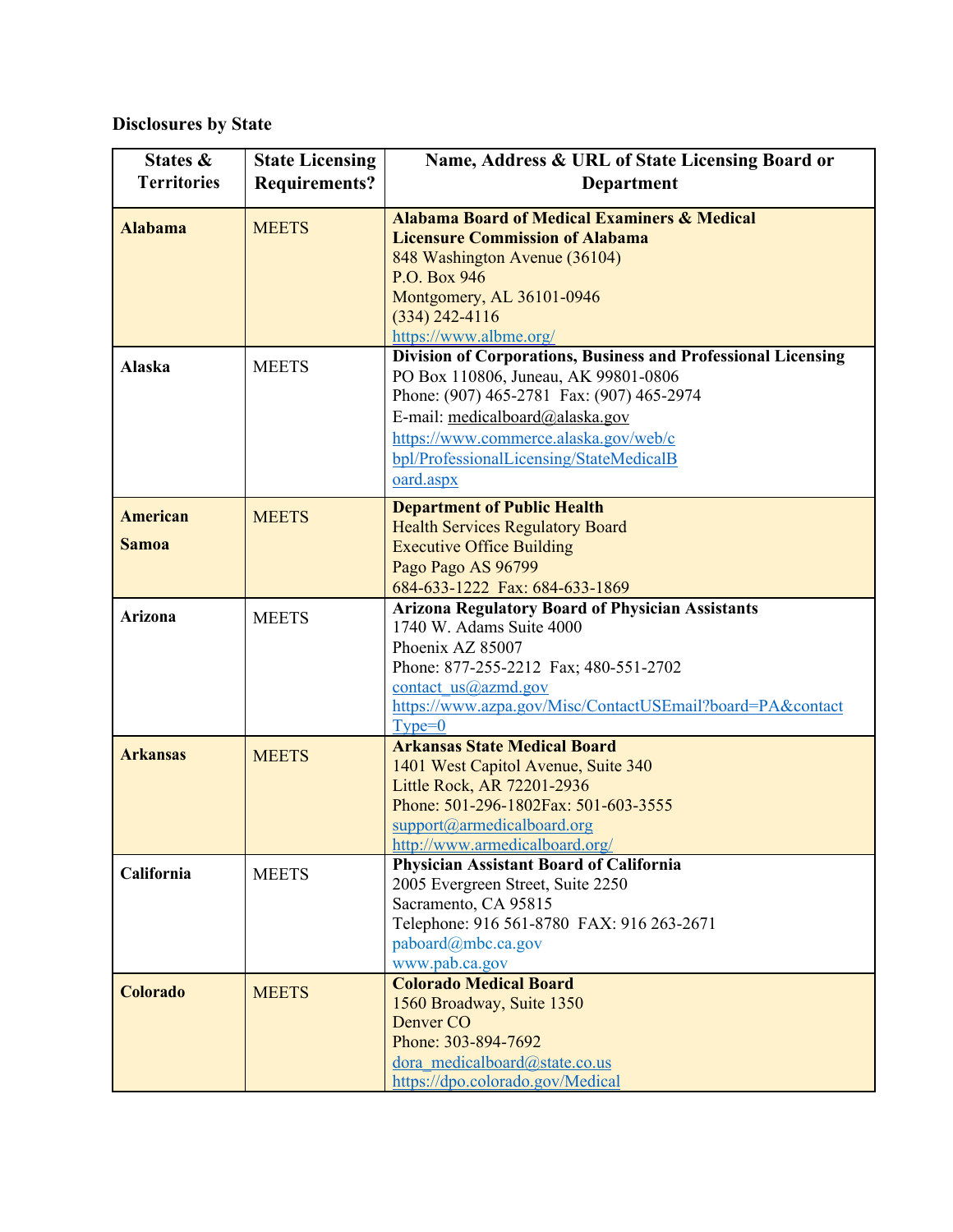| Connecticut             | <b>MEETS</b> | <b>Connecticut Department of Public Health</b><br>410 Capitol Ave.<br>Hartford CT 06134<br>Phone: 860-509-8000<br>https://portal.ct.gov/dph                                                                                                                                                                         |
|-------------------------|--------------|---------------------------------------------------------------------------------------------------------------------------------------------------------------------------------------------------------------------------------------------------------------------------------------------------------------------|
| <b>Delaware</b>         | <b>MEETS</b> | <b>Delaware Division of Professional Regulation</b><br>Board of Medical Licensure and Discipline<br>Cannon Building, Suite 203<br>861 Silver Lake Blvd.<br>Dover DE 19904<br>302-744-4500 Fax: 302-739-2711<br>Customerservice.dpr@delaware.gov<br>https://dpr.delaware.gov/boards/medicalpractice/physasstlicense/ |
| District of<br>Columbia | <b>MEETS</b> | <b>DC</b> Health<br>899 North Capitol Street, NE,<br>Washington, DC 20002<br>Phone: (877) 672-2174 Fax: ((202) 727-8471<br>doh@dc.gov<br>https://dchealth.dc.gov/node/166752                                                                                                                                        |
| <b>Florida</b>          | <b>MEETS</b> | <b>Florida Board of Medicine</b><br>4052 Bald Cypress Way, Bin C-03<br>Tallahassee FL 32399-3253<br>Phone: 850-488-0595 Fax: 650-488-0596<br>https://flboardofmedicine.gov/                                                                                                                                         |
| Georgia                 | <b>MEETS</b> | <b>Georgia Composite Medical Board</b><br>2 Peachtree Street, NW, 6th Floor<br>Atlanta, GA 30303-3465<br>Phone: 404-656-3913 Fax: 4040-656-9723<br>https://medicalboard.georgia.gov/professionals/applications-<br>center/physician-anesthesiologist-assistant                                                      |
| Guam                    | <b>MEETS</b> | <b>Guam Board of Medical Examiners</b><br>194 Hernan Cortez Ave.<br>Terlaje Professional Building Suite 213<br>Hagatna, Guam<br>http://dphss.guam.gov/guam-board-of-medical-examiners-2/                                                                                                                            |
| Hawaii                  | <b>MEETS</b> | <b>Professional and Vocational Licensing Division</b><br>Hawaii Medical Board<br>King Kalakaua Building<br>335 Merchant Street, Room 301<br>Honolulu, HI 96813<br>1-808-586-3000<br>pvl@dcca.hawaii.gov<br>http://cca.hawaii.gov/pvl/boards/medical/                                                                |
| <b>Idaho</b>            | <b>MEETS</b> | <b>Idaho Board of Medicine</b><br><b>Logger Creek Plaza</b><br>345 W. Bobwhite Ct., Suite 150<br><b>Boise ID 83706</b><br>Phone: 208-327-7000 Fax: 208-327-7005<br>https://bom.idaho.gov/BOMPortal/BoardPage.aspx?Board=PAC                                                                                         |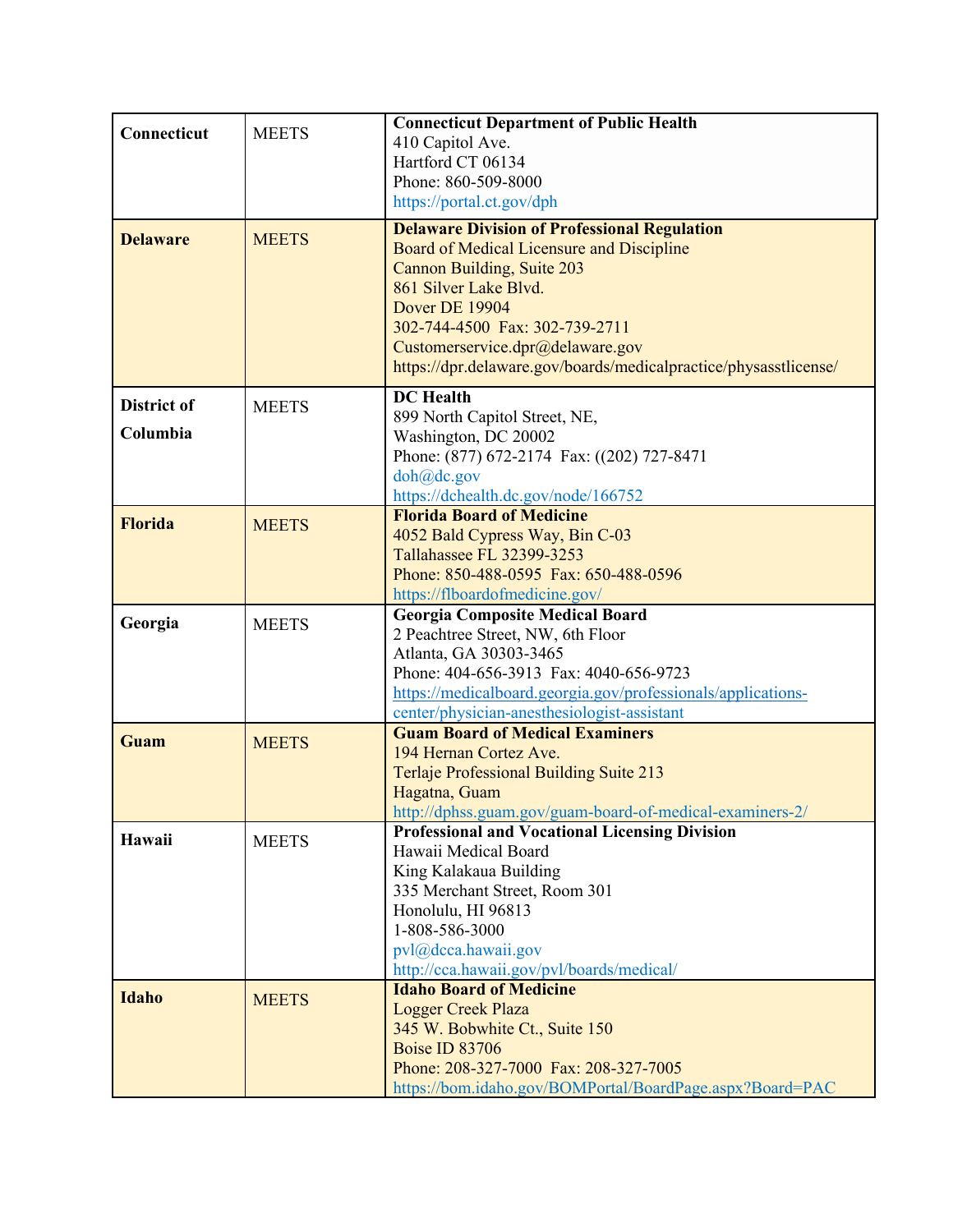| <b>Illinois</b>      |              | <b>Illinois Department for Professional Regulation</b>                                                    |
|----------------------|--------------|-----------------------------------------------------------------------------------------------------------|
|                      | <b>MEETS</b> | Chicago Office                                                                                            |
|                      |              | 100 West Randolph, 9th Floor                                                                              |
|                      |              | Chicago, IL 60601                                                                                         |
|                      |              | Phone: 888-473-4858                                                                                       |
|                      |              | https://www.idfpr.com/profs/PhysicianAssistant.asp                                                        |
| <b>Indiana</b>       | <b>MEETS</b> | <b>Indiana Professional Licensing Agency</b>                                                              |
|                      |              | <b>Attn: Physician Assistant Committee</b>                                                                |
|                      |              | 402 W. Washington Street, Room W072                                                                       |
|                      |              | Indianapolis, IN 46204                                                                                    |
|                      |              | Phone: 317-234-2060 Fax: 317-233-4236                                                                     |
|                      |              | Pla3@pla.in.gov                                                                                           |
|                      |              | https://www.in.gov/pla/pa.htm                                                                             |
| Iowa                 | <b>MEETS</b> | <b>Iowa Department of Public Health</b>                                                                   |
|                      |              | Iowa Board of Physician Assistants                                                                        |
|                      |              | Lucas State Office Building                                                                               |
|                      |              | 321 E. 12th Street                                                                                        |
|                      |              | Des Moines, IA 50319-0075                                                                                 |
|                      |              | Phone: 515-281-7689                                                                                       |
|                      |              | https://idph.iowa.gov/Licensure/Iowa-Board-of-Physician-Assistants<br><b>Kansas Board of Healing Arts</b> |
| <b>Kansas</b>        | <b>MEETS</b> | 800 SW Jackson, Lower Level, Suite A                                                                      |
|                      |              | Topeka, KS 66612                                                                                          |
|                      |              | Phone: 785-296-7413 Toll-free: 888-886-7205 Fax: 785-368-7102                                             |
|                      |              | http://www.ksbha.org/professions/PA.shtml                                                                 |
|                      |              | <b>Kentucky Board of Medical Licensure</b>                                                                |
| Kentucky             | <b>MEETS</b> | 310 Whittington Parkway, Suite 1B                                                                         |
|                      |              | Louisville KY 40222                                                                                       |
|                      |              | Phone: 502-429-7150 Fax; 502-429-7158                                                                     |
|                      |              | https://kbml.ky.gov/ah/Pages/Physician-Assistant.aspx                                                     |
| Louisiana            | <b>MEETS</b> | <b>Louisiana State Board of Medical Examiners</b>                                                         |
|                      |              | 630 Camp Street                                                                                           |
|                      |              | New Orleans, LA 70130                                                                                     |
|                      |              | Phone: 504-568-6820                                                                                       |
|                      |              | http://www.lsbme.la.gov/                                                                                  |
| <b>Maine</b>         | <b>MEETS</b> | <b>Maine Board of Osteopathic Licensure</b>                                                               |
|                      |              | 142 State House Station                                                                                   |
|                      |              | Augusta ME 04333-0142<br>Phone: 207-287-2480                                                              |
|                      |              | https://www.maine.gov/md/licensure/pa-license                                                             |
|                      |              | <b>Maryland Board of Physicians</b>                                                                       |
| <b>Maryland</b>      | <b>MEETS</b> | 4201 Patterson Avenue                                                                                     |
|                      |              | Baltimore, MD 21215                                                                                       |
|                      |              | 410-764-4777                                                                                              |
|                      |              | https://www.mbp.state.md.us/default.aspx                                                                  |
|                      |              | <b>Bureau of Health Professions Licensure</b>                                                             |
| <b>Massachusetts</b> | <b>MEETS</b> | Massachusetts Board of Registration of Physician Assistants                                               |
|                      |              | 239 Causeway St., Suite 500, 5th Floor                                                                    |
|                      |              | <b>Boston MA 021148</b>                                                                                   |
|                      |              | 800-414-0168                                                                                              |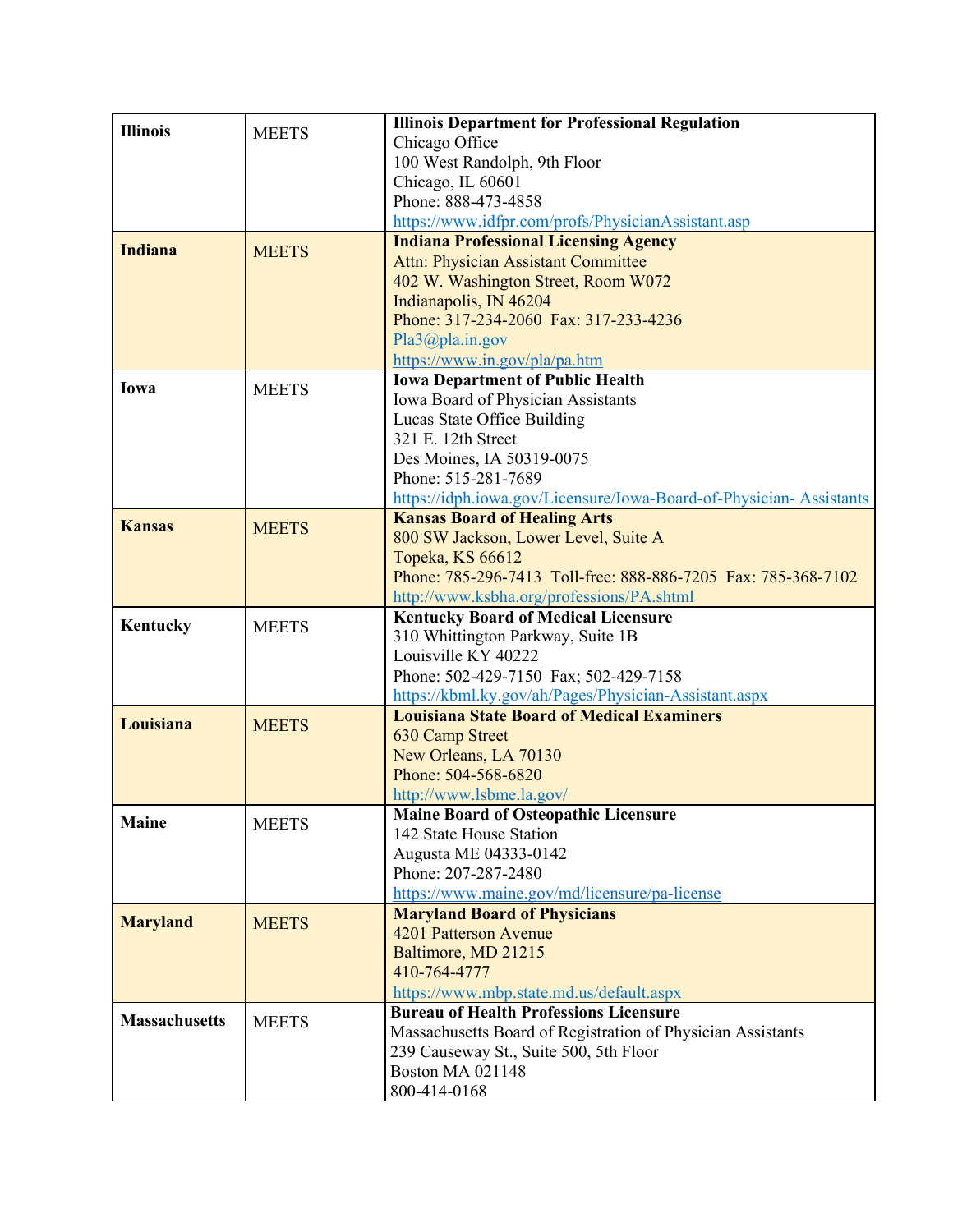|                    |              | Multiboard.Admin@state.ma.us                                                                                  |
|--------------------|--------------|---------------------------------------------------------------------------------------------------------------|
|                    |              | https://www.mass.gov/physician-assistant-licenses                                                             |
|                    |              |                                                                                                               |
|                    |              |                                                                                                               |
| <b>Michigan</b>    | <b>MEETS</b> | <b>Michigan Department of Licensing and Regulatory Affairs</b>                                                |
|                    |              | <b>Michigan Task Force on Physician Assistants</b>                                                            |
|                    |              | <b>Ottawa Building</b>                                                                                        |
|                    |              | 611 W. Ottawa                                                                                                 |
|                    |              | P.O. Box 30004                                                                                                |
|                    |              | Lansing MI 48909 517-241-0199                                                                                 |
|                    |              | BPLHelp@michigan.gov                                                                                          |
|                    |              | https://www.michigan.gov/lara/0,4601,7-154-89334 72600---                                                     |
|                    |              | .00.html                                                                                                      |
| Minnesota          | <b>MEETS</b> | <b>Minnesota Board of Medical Practice</b>                                                                    |
|                    |              | 2829 University Avenue, Suite 500                                                                             |
|                    |              | Minneapolis, MN 55414-3246                                                                                    |
|                    |              | Phone: 612-617-2130 Fax: 612-617-2166                                                                         |
|                    |              | Medical.Board@state.mn.us                                                                                     |
|                    |              | https://mn.gov/boards/medical-practice/                                                                       |
|                    |              | <b>Mississippi State Board of Medical Licensure</b>                                                           |
| <b>Mississippi</b> | <b>MEETS</b> | 1867 Crane Ridge Drive, Suite 200-B                                                                           |
|                    |              | Jackson MS 39216                                                                                              |
|                    |              | Phone: 601-987-3079 Fax: 601-987-4159                                                                         |
|                    |              | https://www.msbml.ms.gov/Licensure/Physician Assistant                                                        |
|                    |              | <b>Board of Registration for the Healing Arts</b>                                                             |
| <b>Missouri</b>    | <b>MEETS</b> | 3605 Missouri Boulevard                                                                                       |
|                    |              | P.O. Box 4                                                                                                    |
|                    |              | Jefferson City, MO 65102                                                                                      |
|                    |              | Phone: 573.751.0098 Fax: 573.751.3166                                                                         |
|                    |              | healingarts@pr.mo.gov                                                                                         |
|                    |              | https://pr.mo.gov/healingarts.asp                                                                             |
|                    |              | <b>Montana Board of Medical Examiners</b>                                                                     |
| <b>Montana</b>     | <b>MEETS</b> | 301 S, Park Avenue, 4th floor                                                                                 |
|                    |              | Helena MT 59620                                                                                               |
|                    |              | Professional Licensing Customer Service 406-444-6880                                                          |
|                    |              | DLIBSHELP@MT.GOV                                                                                              |
|                    |              | http://boards.bsd.dli.mt.gov/med                                                                              |
|                    |              | <b>Nebraska Department of Health and Human Services</b>                                                       |
| <b>Nebraska</b>    | <b>MEETS</b> | Division of Public Health/Licensure Unit                                                                      |
|                    |              | <b>DHSS</b> Licensure Unit                                                                                    |
|                    |              | <b>ATTN: Physician Assistants</b>                                                                             |
|                    |              | P.O. Box 94986                                                                                                |
|                    |              | Lincoln NE 68509-4986                                                                                         |
|                    |              | Phone: 402-471-2118 Fax: 402-742-83555                                                                        |
|                    |              | DHHS.MedcialOffice@nebraska.gov                                                                               |
|                    |              |                                                                                                               |
|                    |              | http://dhhs.ne.gov/licensure/Pages/Physician-Assistant.aspx<br><b>Nevada State Board of Medical Examiners</b> |
| <b>Nevada</b>      | <b>MEETS</b> |                                                                                                               |
|                    |              | 9600 Gateway Drive                                                                                            |
|                    |              | <b>Reno NV 89521</b>                                                                                          |
|                    |              | Phone 775-688-2559 Toll -Free: 888-890-8210                                                                   |
|                    |              | Fax: 775-688-2321                                                                                             |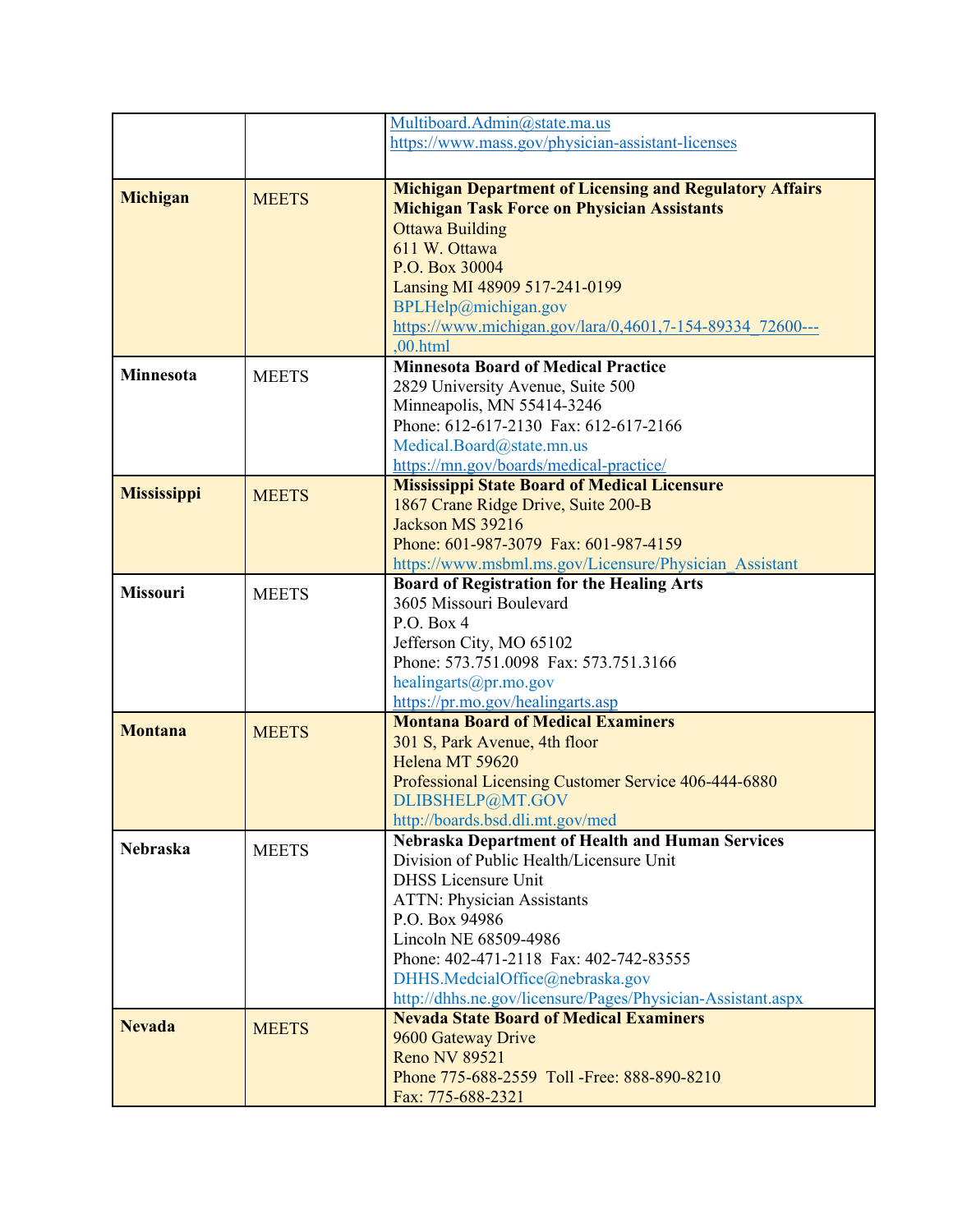|                        |              | nsbme@medboard.nv.gov<br>http://medboard.nv.gov/          |
|------------------------|--------------|-----------------------------------------------------------|
|                        |              |                                                           |
| <b>New Hampshire</b>   |              | <b>Office of Professional Licensure and Certification</b> |
|                        | <b>MEETS</b> | <b>New Hampshire Board of Medicine</b>                    |
|                        |              | 7 Eagle Square                                            |
|                        |              | Concord, NH 03301                                         |
|                        |              | (603) 271-1203 (Main number)                              |
|                        |              | https://www.oplc.nh.gov/medicine/index.htm                |
| <b>New Jersey</b>      | <b>MEETS</b> | <b>New Jersey Division of Consumer Affairs</b>            |
|                        |              | <b>State Board of Medical Examiners</b><br>P.O. Box 183   |
|                        |              | Trenton NJ 08625                                          |
|                        |              | 609-826-7100                                              |
|                        |              | bme@dea.lps. state.nj.us                                  |
|                        |              | https://www.njconsumeraffairs.gov/bme/Pages/default.aspx  |
| <b>New Mexico</b>      |              | <b>New Mexico Medical Board</b>                           |
|                        | <b>MEETS</b> | 2055 S. Pacheco St. Building 400                          |
|                        |              | Santa Fe NM 87505                                         |
|                        |              | 505-476-7220 800-945-5645                                 |
|                        |              | nmbme@state.nm.us                                         |
|                        |              | https://www.nmmb.state.nm.us/                             |
| <b>New York</b>        | <b>MEETS</b> | <b>New York Office of the Professions</b>                 |
|                        |              | 515-474-3817 ext 560<br>Fax: 518-486-4846                 |
|                        |              | medbd@nysed.gov                                           |
|                        |              | http://www.op.nysed.gov/#                                 |
|                        |              | <b>North Carolina Medical Board</b>                       |
| <b>North Carolina</b>  | <b>MEETS</b> | 1203 Front Street                                         |
|                        |              | Raleigh NC 27609-7533                                     |
|                        |              | P.O. Box 20007                                            |
|                        |              | Raleigh NC 27619-0007                                     |
|                        |              | Phone: 919-326-1100 or 800-253-9653                       |
|                        |              | https://www.ncmedboard.org/                               |
| <b>North Dakota</b>    | <b>MEETS</b> | <b>North Dakota Board of Medicine</b>                     |
|                        |              | 4204 Boulder Ridge Rd.<br>Bismarck ND 58503-6162          |
|                        |              | Phone: 701-450-4060 Fax: 701-989-6392                     |
|                        |              | https://www.ndbom.org/                                    |
|                        |              | <b>CNMI Board of Professional Licensing</b>               |
| <b>Northern</b>        | <b>MEETS</b> | Health Care Professions Licensing Board                   |
| <b>Mariana Islands</b> |              | Building #1242, Pohnpei Court                             |
|                        |              | Capitol Hill, Saipan, MP 96950                            |
|                        |              | P.O. Box 502078                                           |
|                        |              | Saipan, MP 96950                                          |
|                        |              | Tel: (670) 664-4808/4809                                  |
|                        |              | cnmi@cnmibpl-hcplb.net https://cnmibpl-hcplb.net/         |
| Ohio                   | <b>MEETS</b> | <b>State Medical Board of Ohio</b>                        |
|                        |              | 30 E. Broad Street, 3rd floor                             |
|                        |              | Columbus OH 43215                                         |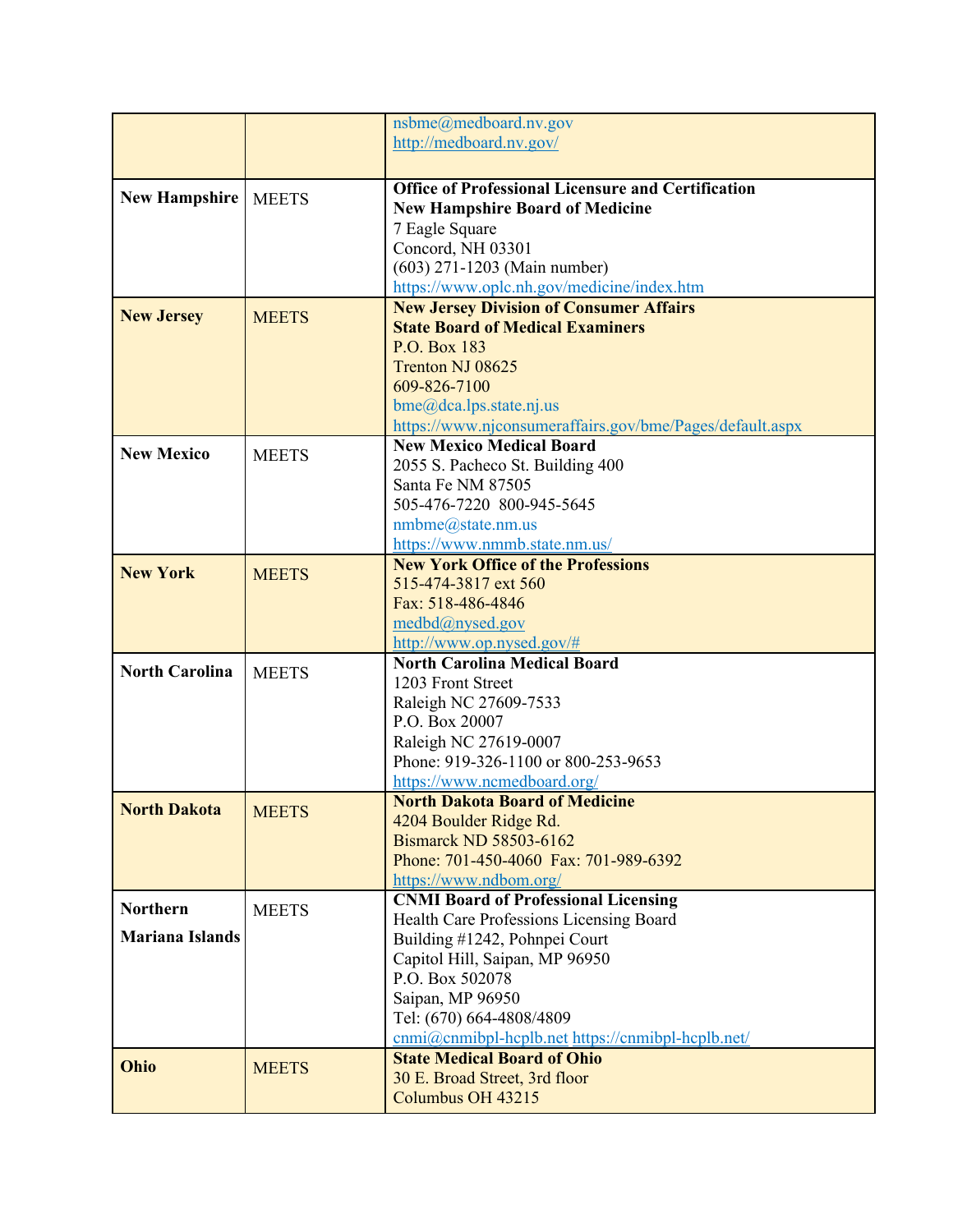|                       |              | Phone: 614-466-3934 Fax: 614-728-5946                          |
|-----------------------|--------------|----------------------------------------------------------------|
|                       |              | https://www.med.ohio.gov/                                      |
|                       |              |                                                                |
|                       |              | <b>Oklahoma Medical Board</b>                                  |
| Oklahoma              | <b>MEETS</b> | Oklahoma City OK 73105-1821                                    |
|                       |              | Phone: 405-962-1400 Fax: 405-962-1440                          |
|                       |              | https://www.okmedicalboard.org/physician assistants            |
|                       |              | <b>Oregon Medical Board</b>                                    |
| Oregon                | <b>MEETS</b> | 1500 SW 1st Ave., Suite 620                                    |
|                       |              | Portland OR 97201-5847                                         |
|                       |              |                                                                |
|                       |              | $info(\omega)$ omb.oregon.gov                                  |
|                       |              | Phone: 971-673-2700 or 877-254-6263                            |
|                       |              | Fax: 971-673-2670                                              |
|                       |              | https://www.oregon.gov/OMB/Pages/default.aspx                  |
| Pennsylvania          | <b>MEETS</b> | <b>State Board of Medicine</b>                                 |
|                       |              | One Penn Centre                                                |
|                       |              | 2601 N. 3rd Street                                             |
|                       |              | Harrisburg PA 17110                                            |
|                       |              | 717-783-1400 Fax: 717-787-7769                                 |
|                       |              | ST-MEDICINE@PA.GOV                                             |
|                       |              | https://www.dos.pa.gov/ProfessionalLicensing/BoardsCommission  |
|                       |              | s/Medicine/Pages/default.aspx                                  |
| <b>Puerto Rico</b>    | <b>MEETS</b> | <b>Board of Medical Examiners of Puerto Rico</b>               |
|                       |              | Ivonne M. Fernandez Colon, Executive Director                  |
|                       |              | P.O. Box 13969                                                 |
|                       |              | San Juan, PR 00908                                             |
|                       |              | (787) 782-8937 / Fax: (787) 706-0304                           |
| <b>Rhode Island</b>   | <b>MEETS</b> | <b>Rhode Island Department of Health</b>                       |
|                       |              | 3 Capitol Hill                                                 |
|                       |              | Providence RI 02908                                            |
|                       |              | 401-222-5960                                                   |
|                       |              | https://health.ri.gov/licenses/detail.php?id=237               |
| <b>South Carolina</b> | <b>MEETS</b> | <b>South Carolina Board of Medical Examiners</b>               |
|                       |              | 110 Centerview Dr.                                             |
|                       |              | Columbia SC                                                    |
|                       |              | 803-896-4500                                                   |
|                       |              | medboard@llr.sc.gov                                            |
|                       |              | https://llr.sc.gov/med/                                        |
| <b>South Dakota</b>   | <b>MEETS</b> | <b>South Dakota Board of Medical and Osteopathic Examiners</b> |
|                       |              | 101 N. Main Avenue, Suite 301                                  |
|                       |              | Sioux Falls SD 57104                                           |
|                       |              | 605-367-7781                                                   |
|                       |              | SDBMOE@state.sd.us                                             |
|                       |              | http://www.sdbmoe.gov/?aspxerrorpath=/Boards/Medicine/Default  |
|                       |              | .aspx                                                          |
| <b>Tennessee</b>      | <b>MEETS</b> | <b>Tennessee Department of Health</b>                          |
|                       |              | <b>Health Professional Boards</b>                              |
|                       |              | <b>Committee on Physician Assistants</b>                       |
|                       |              | 710 James Robinson Parkway                                     |
|                       |              | Nashville TN 32743                                             |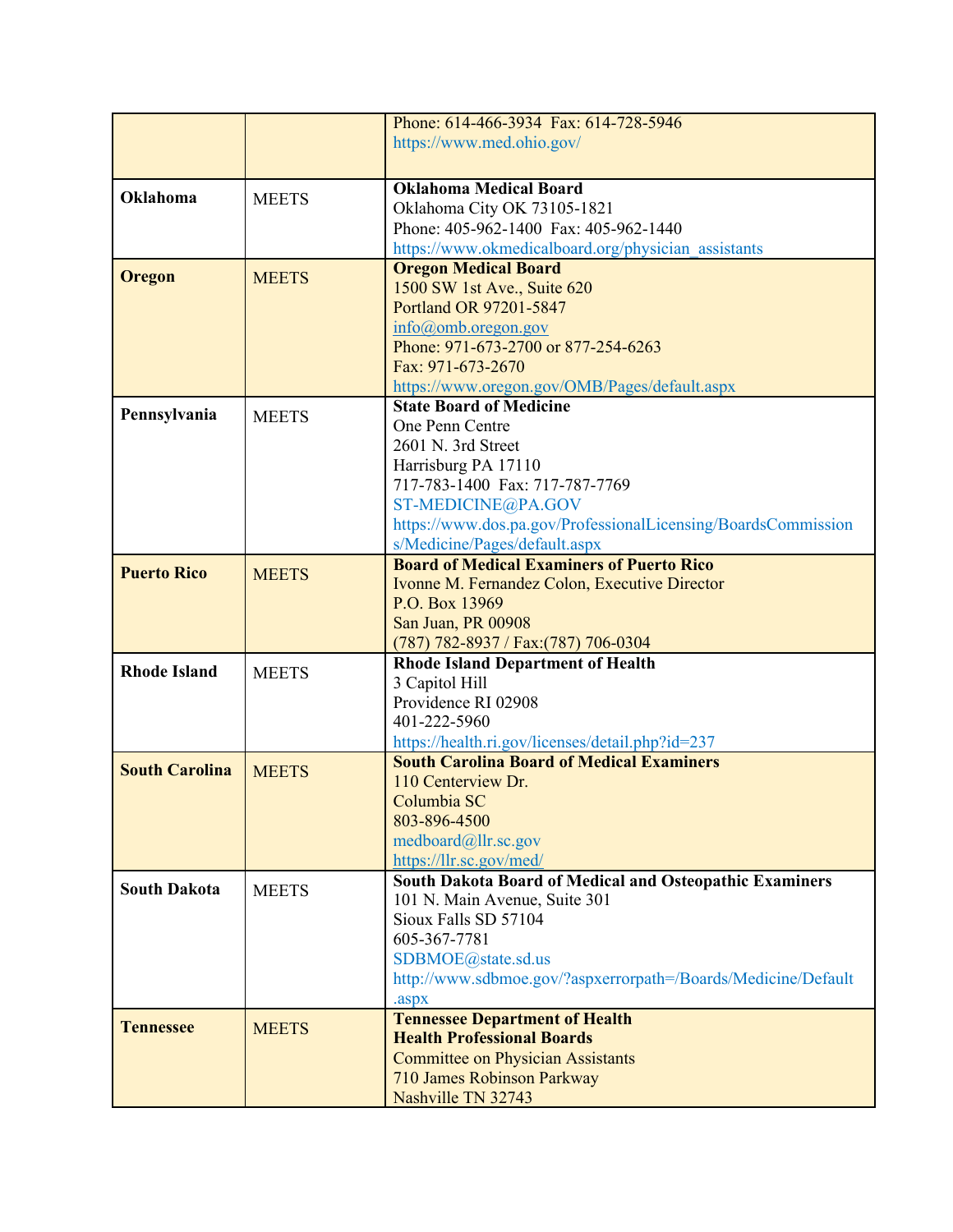|                      |              | 615-532-4384                                                        |
|----------------------|--------------|---------------------------------------------------------------------|
|                      |              | https://www.tn.gov/health/health-program-areas/health-professional- |
|                      |              | boards/pa-board.html                                                |
|                      |              | <b>Texas Medical Board/ Physician Assistant Board</b>               |
| <b>Texas</b>         | <b>MEETS</b> | P.O. Box 2029                                                       |
|                      |              | Austin, TX 78768-2029                                               |
|                      |              | Phone: 512-305-7030 or 800-248-4062                                 |
|                      |              | http://www.tmb.state.tx.us/                                         |
|                      |              | <b>Virgin Islands Department of Health</b>                          |
| <b>US Virgin</b>     | <b>MEETS</b> | <b>Board of Medical Examiners</b>                                   |
| <b>Islands</b>       |              | 1303 Hospital Ground, Suite 10                                      |
|                      |              | St. Thomas, VI 00802                                                |
|                      |              | 340-774-9000                                                        |
|                      |              | https://doh.vi.gov/programs/permits-licenses-and-certificates       |
|                      |              | <b>Division of Occupational and Professional Licensing</b>          |
| Utah                 | <b>MEETS</b> | PO Box 146741                                                       |
|                      |              | 160 East 300 South                                                  |
|                      |              | Salt Lake City, UT 84111-6741                                       |
|                      |              | $(801)$ 530-6628                                                    |
|                      |              | https://dopl.utah.gov/pa/                                           |
|                      |              | <b>Vermont Board of Medical Practice</b>                            |
| <b>Vermont</b>       | <b>MEETS</b> | <b>Department of Health</b>                                         |
|                      |              | 108 Cherry Street                                                   |
|                      |              | Burlington VT 05402                                                 |
|                      |              | 800-863-7200 or 800-464-4343                                        |
|                      |              | Fax: 802-865-7754                                                   |
|                      |              | AHS.VDHMedicalBoard@vermont.gov                                     |
|                      |              | https://www.healthvermont.gov/systems/medical-practice-board        |
|                      |              | <b>Virginia Department of Health Professions</b>                    |
| Virginia             | <b>MEETS</b> | <b>Board of Medicine</b>                                            |
|                      |              | Perimeter Center                                                    |
|                      |              | 99600 Maryland Drive, Suite 300                                     |
|                      |              | Henrico VA 23233-1463                                               |
|                      |              | 804-367-4400 Fax: 804-527-4475                                      |
|                      |              | http://www.dhp.virginia.gov/medicine/medicine forms.htm             |
| <b>Washington</b>    | <b>MEETS</b> | <b>Washington Medical Commission</b>                                |
|                      |              | 111 Israel Road SE                                                  |
|                      |              | Tumwater WA 98501                                                   |
|                      |              | P.O. Box 47866                                                      |
|                      |              | Olympia WA 98504-7866                                               |
|                      |              | 260-236-2750                                                        |
|                      |              | Medical.commission@doh.wa.gov                                       |
|                      |              | https://wmc.wa.gov/                                                 |
| <b>West Virginia</b> | <b>MEETS</b> | <b>West Virginia Board of Medicine</b>                              |
|                      |              | 101 Dee Drive, Suite 103                                            |
|                      |              | Charleston WV 25311                                                 |
|                      |              | 304-558-2921 Fax: 304-558-2084                                      |
|                      |              | https://wvbom.wv.gov/                                               |